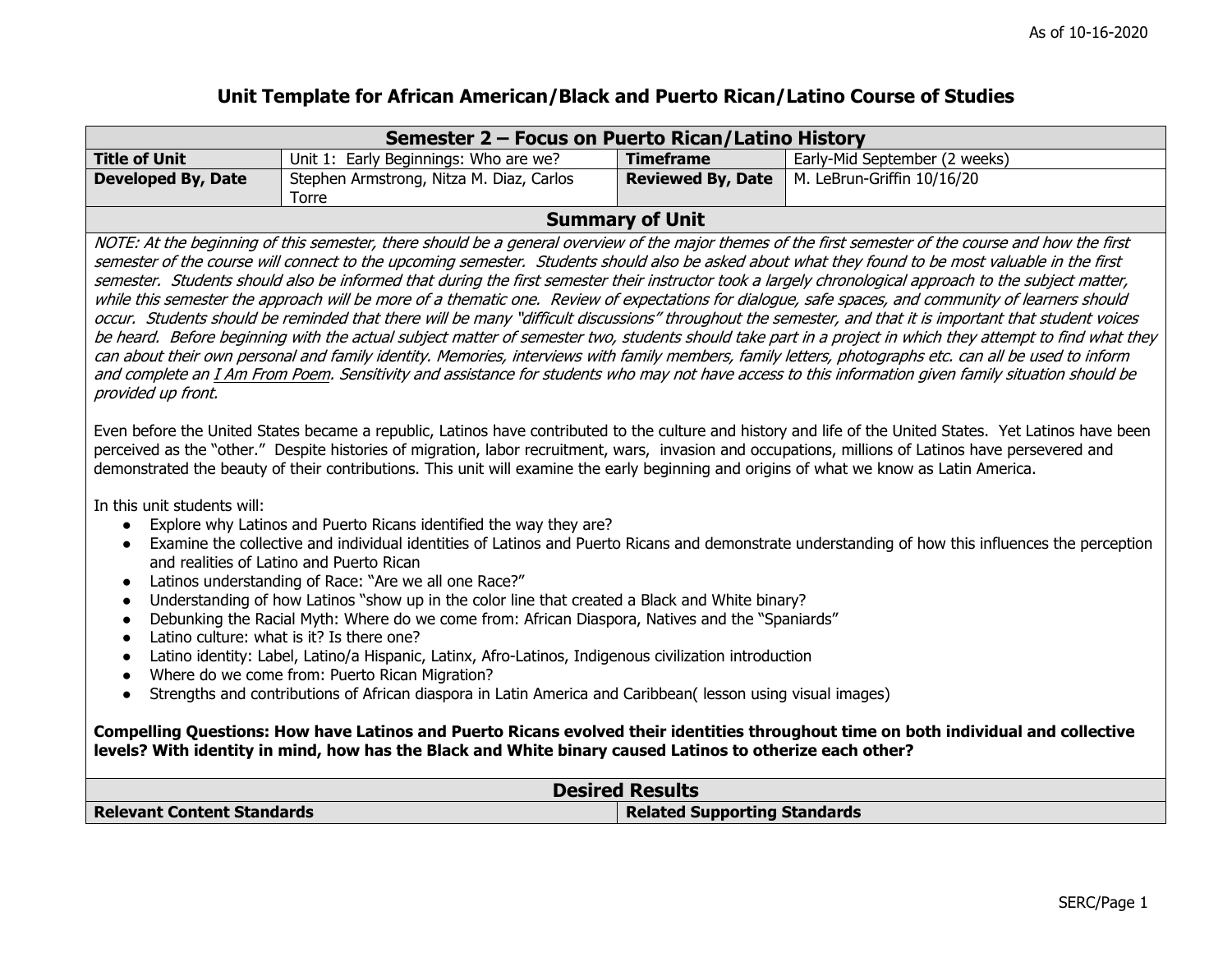| From Connecticut Elementary and Secondary Social Studies<br><b>Framework</b>                                                                                                                                                                                                                                         | From CT Core Standards for English Language Arts (i.e., Reading,<br><b>Writing, Listening, Speaking)</b>                                                                                                                                                                                                                                                                                                                                                                                                                                                                                                                                                                                                                                                                                                                                                                                                                                                                                                                                                                                                                                                                                                                                                                                                                                                                   |
|----------------------------------------------------------------------------------------------------------------------------------------------------------------------------------------------------------------------------------------------------------------------------------------------------------------------|----------------------------------------------------------------------------------------------------------------------------------------------------------------------------------------------------------------------------------------------------------------------------------------------------------------------------------------------------------------------------------------------------------------------------------------------------------------------------------------------------------------------------------------------------------------------------------------------------------------------------------------------------------------------------------------------------------------------------------------------------------------------------------------------------------------------------------------------------------------------------------------------------------------------------------------------------------------------------------------------------------------------------------------------------------------------------------------------------------------------------------------------------------------------------------------------------------------------------------------------------------------------------------------------------------------------------------------------------------------------------|
| Dimension 2 Applying disciplinary concepts and tools<br>HIST 9-12.3 Use questions generated about individuals and groups to<br>assess how the significance of their actions changes over time and is<br>shaped by the historical account.<br>HIST 9-12.4 Analyze complex and interacting factors that influenced the | CCSS.ELA-LITERACYRL.9-10.6 Analyze a particular point of view or<br>cultural experience reflected in a work of literature from outside the United<br>States, drawing on a wide reading of world literature Listening, Speaking)<br>From CT English Language Proficiency                                                                                                                                                                                                                                                                                                                                                                                                                                                                                                                                                                                                                                                                                                                                                                                                                                                                                                                                                                                                                                                                                                    |
| perspectives of people during different historical eras<br>HIST 9-12.10 Detect possible limitations in various kinds of historical<br>evidence and differing secondary interpretations.                                                                                                                              | From CT English Language Proficiency (CELP) Standards (i.e.,<br>Reading, Writing, Listening, Speaking and Language)                                                                                                                                                                                                                                                                                                                                                                                                                                                                                                                                                                                                                                                                                                                                                                                                                                                                                                                                                                                                                                                                                                                                                                                                                                                        |
| GEO 9-12.5 Analyze the reciprocal nature of how historical events and the<br>spatial diffusion of ideas, technologies, and cultural practices have<br>influenced migration patterns and the distribution of human population                                                                                         | CELP.9-12.1. RI.7. Analyze various accounts of a subject told in different<br>mediums (e.g., a person's life story in both print and multimedia),<br>determining which details are emphasized in each account                                                                                                                                                                                                                                                                                                                                                                                                                                                                                                                                                                                                                                                                                                                                                                                                                                                                                                                                                                                                                                                                                                                                                              |
|                                                                                                                                                                                                                                                                                                                      | <b>From Social Justice Standards from "Teaching Tolerance"</b><br><b>Identity</b><br>1. Students will develop positive social identities based on their membership<br>in multiple groups in society.                                                                                                                                                                                                                                                                                                                                                                                                                                                                                                                                                                                                                                                                                                                                                                                                                                                                                                                                                                                                                                                                                                                                                                       |
|                                                                                                                                                                                                                                                                                                                      | From Teaching Hard History A 6-12 FRAMEWORK FOR TEACHING<br><b>AMERICAN SLAVERY from "Teaching Tolerance"</b><br>Key Concept 1: Slavery, which Europeans practiced before they<br>invaded the Americas, was important to all colonial powers and<br>existed in all North American colonies<br>Summary Objective 1: Students will recognize that slavery existed around<br>the world prior to the European invasion of North America, changing forms<br>depending on time and place. The enslaved often were perceived as<br>outsiders: captives in war, the vanquished or colonized, or ethnic or religious<br><b>1.B</b> While people have enslaved others in many ways in different times and<br>places, unfree labor is not always slavery. For example, chattel slavery is an<br>intergenerational system of slavery where individuals are held as property<br>and traded as commodities. Indentured servants are not enslaved. They sell<br>their labor for a certain number of years to pay a debt.<br>Key Concept 2: Slavery and the slave trade were central to the<br>development and growth of the colonial economies and what is<br>now the United States.<br>SUMMARY OBJECTIVE 2: Students will describe the nature and extent of<br>colonial enslavement of Indigenous people.<br>2.B All European colonies enslaved Indigenous people for profit, justifying |
|                                                                                                                                                                                                                                                                                                                      | the practice because of perceived racial and cultural inferiority. Many                                                                                                                                                                                                                                                                                                                                                                                                                                                                                                                                                                                                                                                                                                                                                                                                                                                                                                                                                                                                                                                                                                                                                                                                                                                                                                    |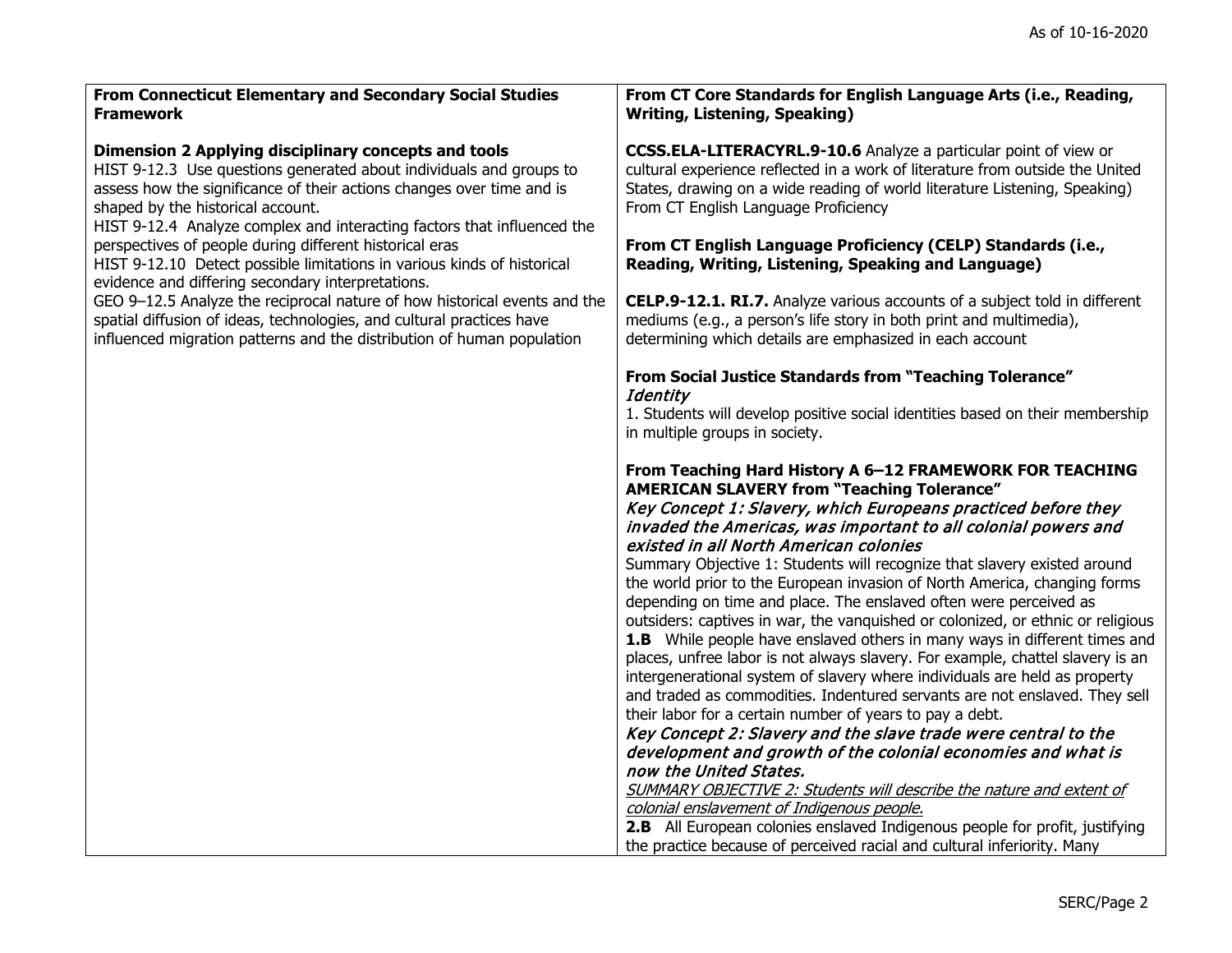|                                                                                                                                                                                                                                                                                                                                                                                                                                                                                                                                                                                                                                                                                                                                               |                                                                 |                                                                                                                                                                                                                                                                                                                                                                                                                                                                                                                                         | enslaved Indigenous people were forced to labor far from home, as<br>evidenced by the mass export of women and children to Europe and the<br>Caribbean, often called the "Reverse Middle Passage." |
|-----------------------------------------------------------------------------------------------------------------------------------------------------------------------------------------------------------------------------------------------------------------------------------------------------------------------------------------------------------------------------------------------------------------------------------------------------------------------------------------------------------------------------------------------------------------------------------------------------------------------------------------------------------------------------------------------------------------------------------------------|-----------------------------------------------------------------|-----------------------------------------------------------------------------------------------------------------------------------------------------------------------------------------------------------------------------------------------------------------------------------------------------------------------------------------------------------------------------------------------------------------------------------------------------------------------------------------------------------------------------------------|----------------------------------------------------------------------------------------------------------------------------------------------------------------------------------------------------|
| <b>Learning Outcomes</b>                                                                                                                                                                                                                                                                                                                                                                                                                                                                                                                                                                                                                                                                                                                      |                                                                 | <b>Critical Consciousness*</b>                                                                                                                                                                                                                                                                                                                                                                                                                                                                                                          |                                                                                                                                                                                                    |
| <b>Overarching Course Learning Objectives</b>                                                                                                                                                                                                                                                                                                                                                                                                                                                                                                                                                                                                                                                                                                 |                                                                 |                                                                                                                                                                                                                                                                                                                                                                                                                                                                                                                                         | <b>Overarching Course Essential/Guiding Questions</b>                                                                                                                                              |
| LO1 Understand the construct of race, why, and how it was developed<br>LO2 Investigate the evolution and development of African<br>American/Black and Puerto Rican/Latino identities, including intersections<br>with Indigenous and other identities                                                                                                                                                                                                                                                                                                                                                                                                                                                                                         |                                                                 | <b>EQ1 RACIAL FORMATION</b> How and why was the concept of race<br>constructed? What is its impact on African American, Puerto Rican, Latino,<br>and Indigenous people?<br>EQ5 SOCIETY, ECONOMY, AND CULTURE How and in what ways have<br>African Americans, Puerto Rican and Latino people shaped American society,<br>economy, and culture?                                                                                                                                                                                           |                                                                                                                                                                                                    |
| <b>Theme/Content Specific Enduring Understandings</b>                                                                                                                                                                                                                                                                                                                                                                                                                                                                                                                                                                                                                                                                                         |                                                                 | <b>Theme/Content Specific Inquiry</b>                                                                                                                                                                                                                                                                                                                                                                                                                                                                                                   |                                                                                                                                                                                                    |
| For this Unit of Study, students will know and be able to<br><b>Knowledge:</b><br>Students will understand and be able to define race, ethnicity, and<br>$\bullet$<br>nationality as it relates to culture<br><b>Skills:</b><br>Students will analyze how the concept of "race" has been<br>constructed for and impacted Puerto Ricans and Latinos.<br>Students will analyze how geographic factors influence and have<br>$\bullet$<br>influenced settlement and migration.<br>Students will evaluate the strengths and contributions of<br>Indigenous and African populations.<br>Students will analyze the history and contributions of one<br>individual or group that from the past that advocated for political<br>and/or social change. |                                                                 | For this Unit of Study, to support student self-discovery, identity<br>development, and civic preparedness/actions, students will<br>Students will develop and reinforce research skills necessary for<br>$\bullet$<br>projects related to pre-Columbian civilizations.<br>Students will develop project based/civic engagement skills<br>$\bullet$<br>necessary for projects in the local community.<br>Students will develop and reinforce skills necessary for "hard<br>conversations" on historical and contemporary social topics. |                                                                                                                                                                                                    |
|                                                                                                                                                                                                                                                                                                                                                                                                                                                                                                                                                                                                                                                                                                                                               |                                                                 | <b>Learning Evidenced By</b>                                                                                                                                                                                                                                                                                                                                                                                                                                                                                                            |                                                                                                                                                                                                    |
| <b>Pre-Assessment/Common</b><br><b>Misconceptions</b>                                                                                                                                                                                                                                                                                                                                                                                                                                                                                                                                                                                                                                                                                         | <b>Formative Assessments/Checks for</b><br><b>Understanding</b> |                                                                                                                                                                                                                                                                                                                                                                                                                                                                                                                                         | <b>Performance Tasks and Criteria/Project-</b><br><b>Based Applications (Aligned with Compelling</b><br><b>Questions</b> )                                                                         |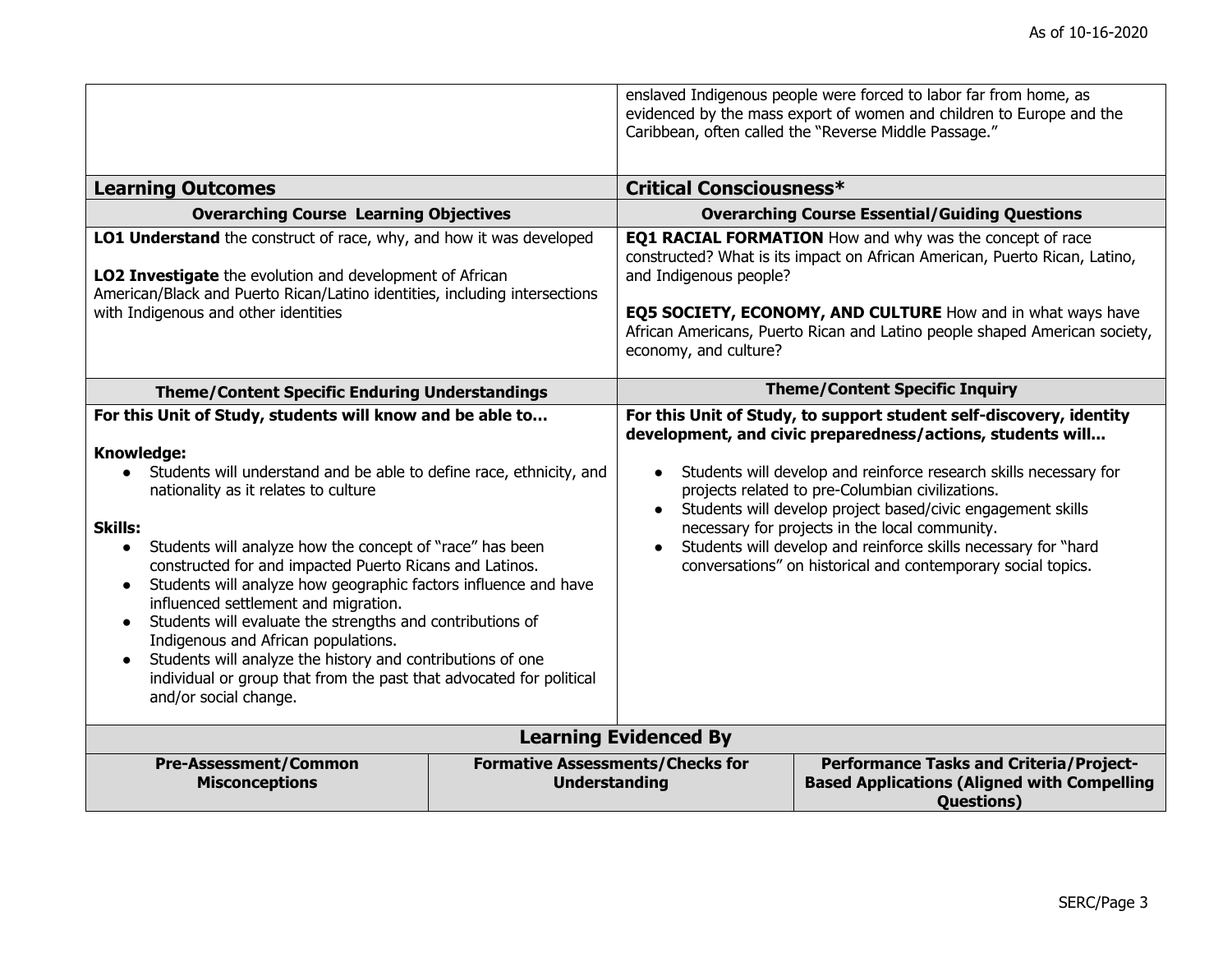| Race for Latino's is Black/White binary<br>$\bullet$<br>Racial development - What does<br>$\bullet$<br>society say about Puerto Ricans and<br>Latinos in the past and the United<br>States today?                                                                                                                                                                                                                                                                                                                                                                                                                                                                                                                                                                                                                           | Quizzes/oral assessments of historical<br>$\bullet$<br>understanding<br>Evaluation of student<br>$\bullet$<br>understanding/participation in discussions<br>of race/Latino identity | Students will analyze and propose a plan of<br>action for a specific issue that is important<br>in the student's local community.<br>Students will evaluate the history and<br>contributions of an individual from a Latin<br>American country (student choice).               |
|-----------------------------------------------------------------------------------------------------------------------------------------------------------------------------------------------------------------------------------------------------------------------------------------------------------------------------------------------------------------------------------------------------------------------------------------------------------------------------------------------------------------------------------------------------------------------------------------------------------------------------------------------------------------------------------------------------------------------------------------------------------------------------------------------------------------------------|-------------------------------------------------------------------------------------------------------------------------------------------------------------------------------------|--------------------------------------------------------------------------------------------------------------------------------------------------------------------------------------------------------------------------------------------------------------------------------|
|                                                                                                                                                                                                                                                                                                                                                                                                                                                                                                                                                                                                                                                                                                                                                                                                                             | <b>Learning Plan/Lesson Sequence</b>                                                                                                                                                |                                                                                                                                                                                                                                                                                |
| Lesson 1.0 Introduction/Review of Semester Themes                                                                                                                                                                                                                                                                                                                                                                                                                                                                                                                                                                                                                                                                                                                                                                           |                                                                                                                                                                                     | <b>Duration: 1 Day</b>                                                                                                                                                                                                                                                         |
| Big Ideas/Topics to be Addressed, including Key Concepts and Terms<br>• Course Introduction and Expectations<br>Review of Semester 1<br>$\bullet$                                                                                                                                                                                                                                                                                                                                                                                                                                                                                                                                                                                                                                                                           |                                                                                                                                                                                     | <b>Materials/Resources/Speakers</b>                                                                                                                                                                                                                                            |
| Recommended Learning Activities, including UDL Principles/Scaffolded Supports and<br><b>Asynchronous and Synchronous Learning Opportunities</b><br>Initiation Review with students course purpose, expectations, and prepare for transition to thematic<br>approach to teaching and learning building on knowledge and experiences from Semester 1.<br>Pre-assessment Have students complete a Gallery Walk using these headings:<br>Who were the first people in the Carribean and Americas?<br>Where did Latino's come from? (Places)<br>Why do Latinos and Puerto Ricans identify the way they are?<br>$\bullet$<br>Activity Create a personal Cultural Card and share out in "Gratitude Circle"<br>Closing Affirm students identity, thank for sharing, and show excitement for the semester and continued<br>learning. |                                                                                                                                                                                     | <b>Home Links/Reflections to Affirm</b><br><b>Identity</b><br>Completion of I Am From poem (hyperlink to<br>template)                                                                                                                                                          |
| English                                                                                                                                                                                                                                                                                                                                                                                                                                                                                                                                                                                                                                                                                                                                                                                                                     | <b>Options for Content Continuity Across History Courses and Interdisciplinary Integration</b>                                                                                      | <b>Extensions/Experiential Opportunities</b><br>Students can be provided with a list of books,<br>novels, non-fiction memoirs, etc. based on<br>identity or interests expressed. Resources for<br>this can be found (hyperlink to book sources<br>like We Diverse Books, etc.) |
| Lesson 1.1 Latinos on Race while living in between the Black and White Binary?                                                                                                                                                                                                                                                                                                                                                                                                                                                                                                                                                                                                                                                                                                                                              |                                                                                                                                                                                     | <b>Duration: 2 Days</b>                                                                                                                                                                                                                                                        |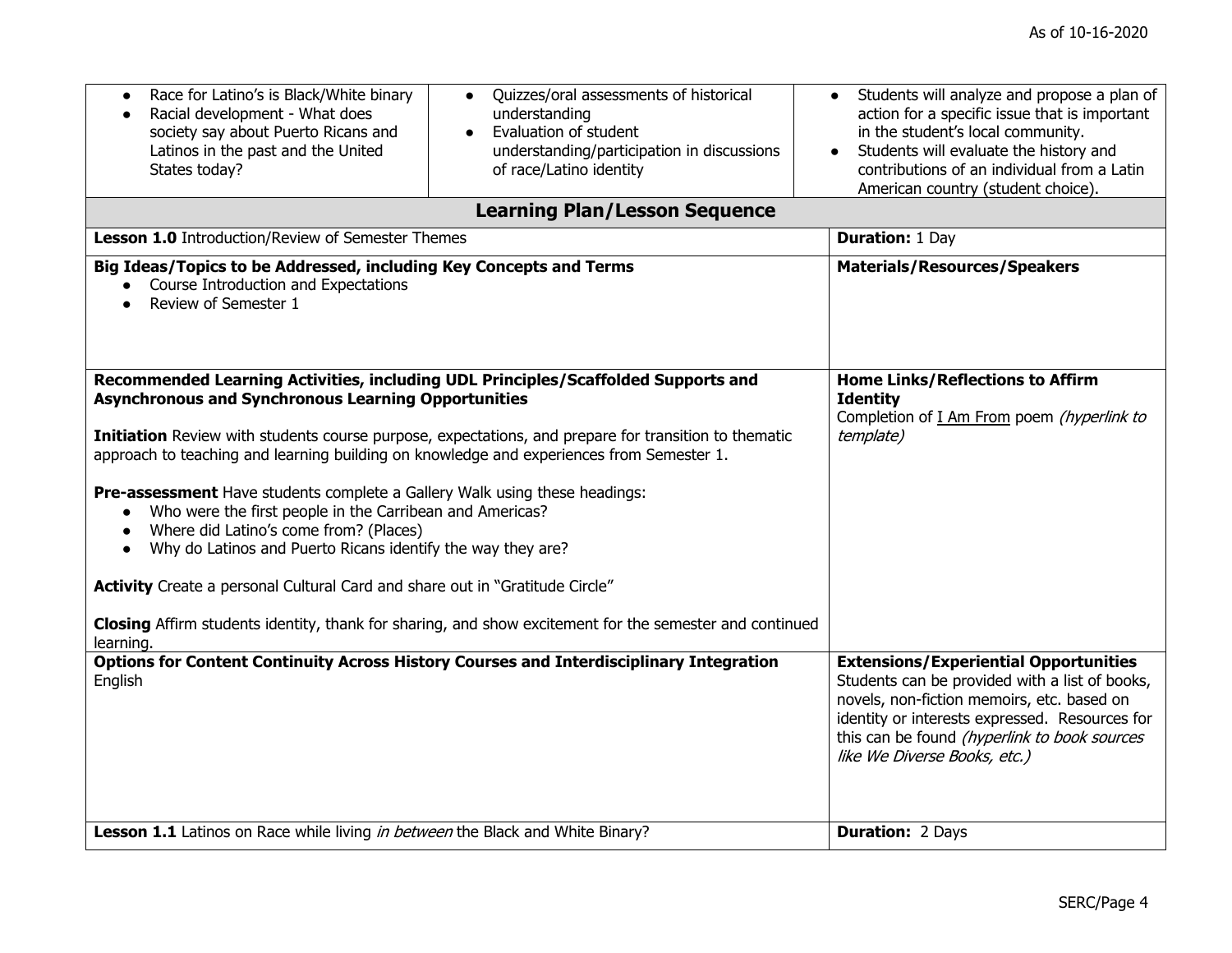| Big Ideas/Topics to be Addressed, including Key Concepts and Terms                                                                                                                                                                                                                                                                                         | <b>Materials/Resources/Speakers</b>                                                                     |
|------------------------------------------------------------------------------------------------------------------------------------------------------------------------------------------------------------------------------------------------------------------------------------------------------------------------------------------------------------|---------------------------------------------------------------------------------------------------------|
| The Pre-Columbian civilization had no concept of race                                                                                                                                                                                                                                                                                                      | Race: The Power of An Illusion (PBS                                                                     |
| Migration and European slavery began the concept of race in Europe                                                                                                                                                                                                                                                                                         | documentary)                                                                                            |
| Development of racial hierarchy/mixing of races creating racial categories, conflicts<br>$\bullet$                                                                                                                                                                                                                                                         | Inventing Latinos: A New Story of                                                                       |
| How racial attitudes in Latin America impact the view of Latino Americans toward race in the US<br>$\bullet$                                                                                                                                                                                                                                               | American Racism, Author: Laura                                                                          |
| Is Latino a Race?                                                                                                                                                                                                                                                                                                                                          | Gomez. The New Press: New York                                                                          |
| The concept of Race in Latin America today                                                                                                                                                                                                                                                                                                                 | A conversation with Latinos on Race.                                                                    |
| What does it mean to be Latino?                                                                                                                                                                                                                                                                                                                            | New York Times.                                                                                         |
|                                                                                                                                                                                                                                                                                                                                                            | https://www.nytimes.com/video/opini                                                                     |
|                                                                                                                                                                                                                                                                                                                                                            | on/100000004237305/a-conversation-                                                                      |
|                                                                                                                                                                                                                                                                                                                                                            | with-latinos-on-race.html                                                                               |
|                                                                                                                                                                                                                                                                                                                                                            | US House of Representative quotes<br>on Identity: Alejandra Ocasio                                      |
|                                                                                                                                                                                                                                                                                                                                                            | Is Latino Becoming a Race: Race,                                                                        |
|                                                                                                                                                                                                                                                                                                                                                            | Migration, Latinos and the Cultural                                                                     |
|                                                                                                                                                                                                                                                                                                                                                            | Transformation of Race by Wendy                                                                         |
|                                                                                                                                                                                                                                                                                                                                                            | Ross                                                                                                    |
| Recommended Learning Activities, including UDL Principles/Scaffolded Supports and<br><b>Asynchronous and Synchronous Learning Opportunities</b>                                                                                                                                                                                                            | <b>Home Links/Reflections to Affirm</b><br><b>Identity</b><br>Discuss with family members the impact of |
| Initiation Mini lesson on history of the concept of race for pre-columbian civilization and for Europeans<br>(race concept created in Europe to help justify slavery). After providing with a history of the race<br>concept, have students think about race as it relates to Latinos (given the historical understanding that<br>Latinos are NOT a race). | race in their life.                                                                                     |
| Activity ExploreView/Discuss video Conversation with Latinos on Race. Debrief with students on their                                                                                                                                                                                                                                                       |                                                                                                         |
| thoughts and feelings on what is race?                                                                                                                                                                                                                                                                                                                     |                                                                                                         |
| Begin by asking students their preconceived notions of what race is                                                                                                                                                                                                                                                                                        |                                                                                                         |
| Have them come up with 4 different examples of race<br>$\bullet$                                                                                                                                                                                                                                                                                           |                                                                                                         |
| Give students Ibram Kendi's definition of race, "Race is a power construct of collected or merged<br>$\bullet$                                                                                                                                                                                                                                             |                                                                                                         |
| differences that lives socially." and discuss                                                                                                                                                                                                                                                                                                              |                                                                                                         |
| Then select one or more of the following options to continue dialogue:<br>$\bullet$                                                                                                                                                                                                                                                                        |                                                                                                         |
| Revist portion of Race: The Power of an Illusion Episode 1 (Clip 49:24-55:30)<br>$\overline{a}$                                                                                                                                                                                                                                                            |                                                                                                         |
| https://mem.intervarsity.org/resources/race-power-illusion-documentary and discuss as a class                                                                                                                                                                                                                                                              |                                                                                                         |
| Watch 3 min video on myths about race, debunked<br>$\qquad \qquad \blacksquare$                                                                                                                                                                                                                                                                            |                                                                                                         |
| https://www.youtube.com/watch?v=VnfKqffCZ7U&feature=emb logo and discuss                                                                                                                                                                                                                                                                                   |                                                                                                         |
|                                                                                                                                                                                                                                                                                                                                                            |                                                                                                         |
| <b>Closing/Assessment</b> Read Isabel Wilkerson's excerpt from Caste on race and have students answer                                                                                                                                                                                                                                                      |                                                                                                         |
| final 2 questions on handout as Exit Slip.                                                                                                                                                                                                                                                                                                                 |                                                                                                         |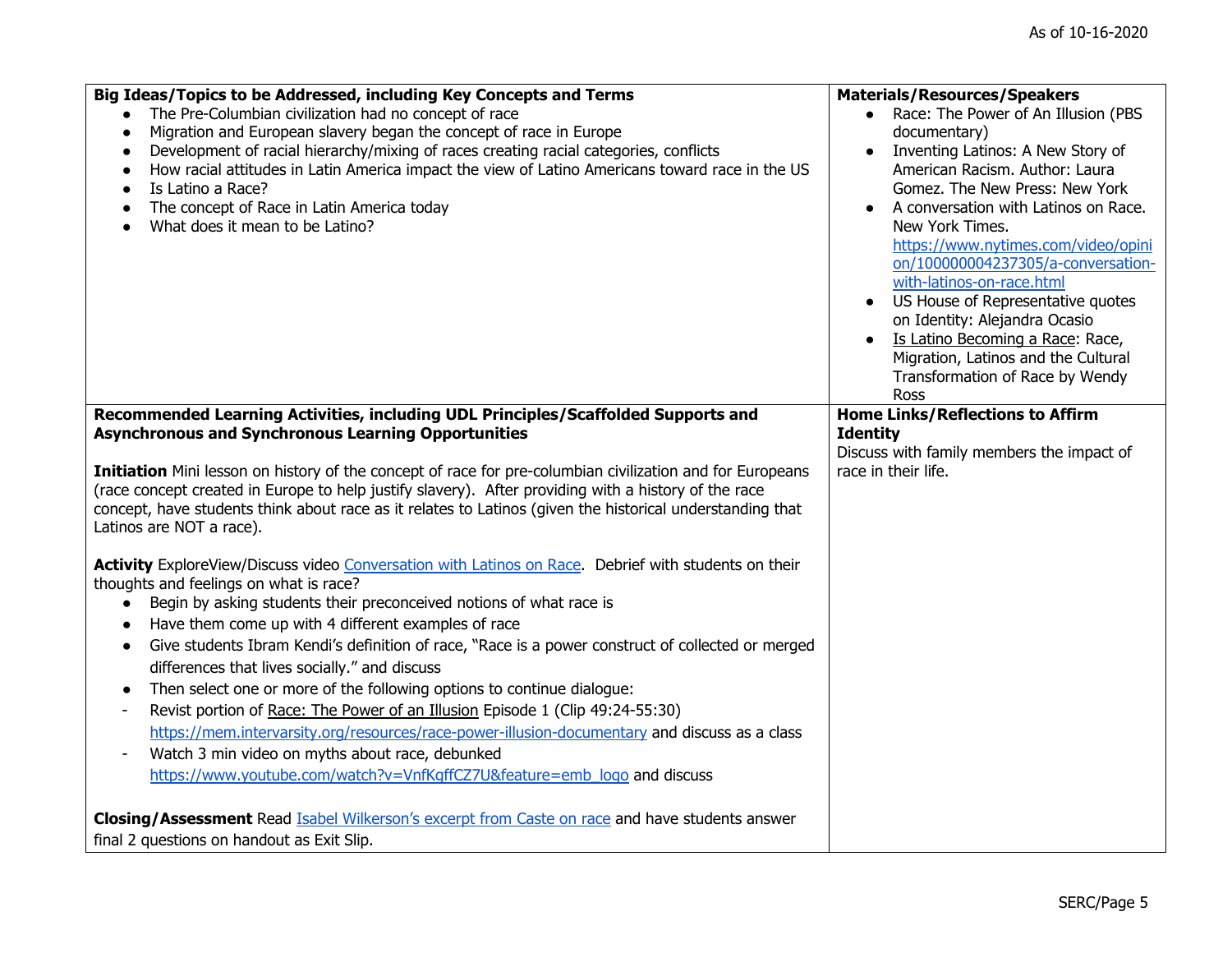| <b>Options for Content Continuity Across History Courses and Interdisciplinary Integration</b> | <b>Extensions/Experiential Opportunities</b>                                                  |
|------------------------------------------------------------------------------------------------|-----------------------------------------------------------------------------------------------|
| English<br><b>Health</b>                                                                       | How has the concept of "race" impacted the<br>history and everyday lives today of individuals |
|                                                                                                | of Latin American or Puerto Rican descent?                                                    |
|                                                                                                |                                                                                               |

| Lesson 1.2 Latino Culture: The Multiple and Evolving Identities of Latinos                                                                                                                                                                                                                                                                                                                                                 | <b>Duration: 3 Days</b>                                                                                                                                                                                                                                                                                            |
|----------------------------------------------------------------------------------------------------------------------------------------------------------------------------------------------------------------------------------------------------------------------------------------------------------------------------------------------------------------------------------------------------------------------------|--------------------------------------------------------------------------------------------------------------------------------------------------------------------------------------------------------------------------------------------------------------------------------------------------------------------|
| Big Ideas/Topics to be Addressed, including Key Concepts and Terms<br>Multiple identities (i.e., Hispanic v Latino/a v Spanish<br>Evolution of multiple identities<br>Language<br>Identity, race, and census<br>The following topics can be addressed if time permits:<br>Latino passing-what does this mean?<br>Language and its relationship to the Latino identity                                                      | <b>Materials/Resources/Speakers</b><br>• Article with an example of a changing<br>identity based on skin color for<br>Latinos (history of race questions on<br>the census)<br>NPR podcast of KIND CEO bar<br>https://www.npr.org/2019/02/15/686<br>$\bullet$<br>824650/portrait-of-the-founder-and-<br>ceo-of-kind |
| Recommended Learning Activities, including UDL Principles/Scaffolded Supports and<br><b>Asynchronous and Synchronous Learning Opportunities</b>                                                                                                                                                                                                                                                                            | <b>Home Links/Reflections to Affirm</b><br><b>Identity</b><br>Have students show the "A conversation with                                                                                                                                                                                                          |
| Initiation Begin lesson by showing pictures of actresses and ask students to privately identify them as<br>Latina, Hispanic, and/or Spanish on a piece of paper. Review correct answers at the end and then<br>engage students in discussion of what it means to be Hispanic, Latina, and Spanish handout.                                                                                                                 | Latinos on Race" video from the New York<br>times to their families and ask how do we<br>identify as a family? How are we received by<br>other people? Are there any similarities or                                                                                                                               |
| Activity Students examine the differences between terms used to identify someone of Latin American<br>descent engaging in one or more of the following activities:<br>View video and read article from Vox (insert hyperlink)<br>$\bullet$<br>Complete 2020 census questions 8 and 9 and discuss<br>Ask students how many use the term Latinx when describing themselves or other students' class<br>poll on Google Forms. | differences in how we identify and how other<br>people see our family members?                                                                                                                                                                                                                                     |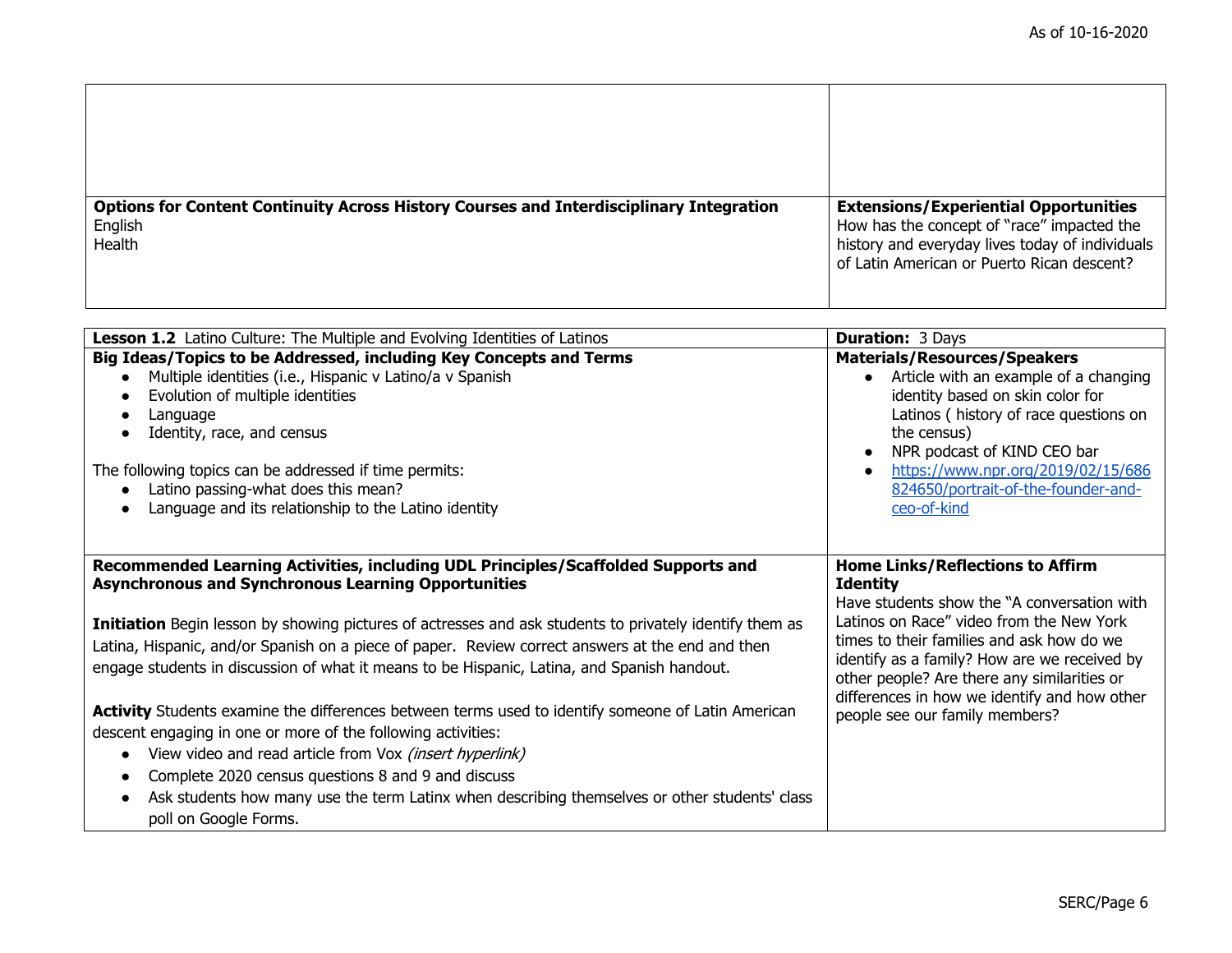| Work on handout looking at pro/anti Latinx articles with questions. End with a class poll on<br>$\bullet$                                                                                                                                    |                                                                                                                                                                                                                                                                   |
|----------------------------------------------------------------------------------------------------------------------------------------------------------------------------------------------------------------------------------------------|-------------------------------------------------------------------------------------------------------------------------------------------------------------------------------------------------------------------------------------------------------------------|
| Google forms againsee if anything changed.                                                                                                                                                                                                   |                                                                                                                                                                                                                                                                   |
| Tik Tok or PSA project handout explaining the following:<br>$\bullet$                                                                                                                                                                        |                                                                                                                                                                                                                                                                   |
| Differences between Latino v Hispanic v Spanish vs. Latinx<br>$\circ$                                                                                                                                                                        |                                                                                                                                                                                                                                                                   |
| Make a claim, should someone use the term LatinX? Why or why not?<br>$\circ$                                                                                                                                                                 |                                                                                                                                                                                                                                                                   |
| <b>Closing</b> Using a current scenario (such as COVID pandemic) engage students in Spectrum Activity <i>(need</i><br>to insert directions for activity) and discuss: What aspect of identity affects Latinos and Puerto Ricans<br>the most? |                                                                                                                                                                                                                                                                   |
| <b>Assessment</b> Projects presented to the class in format of choice.                                                                                                                                                                       |                                                                                                                                                                                                                                                                   |
| <b>Options for Content Continuity Across History Courses and Interdisciplinary Integration</b><br>Zoom or in-person discussions with influential figures that have impacted Latino culture<br>$\bullet$                                      | <b>Extensions/Experiential Opportunities</b><br>Virtual field trip to Latino museum<br>Small group projects: impact of Latino<br>and Puerto Rican culture on one<br>aspect of life in the United States<br>Analysis of ways that Latinos are<br>depicted in media |

| Lesson 1.3: Where do we come from? African and Indigenous Diaspora in Latin America and in the<br>Caribbean                                                                                                                                                     | <b>Duration</b> 3 Days                                                                                                                                                                                                                                                                                                                      |
|-----------------------------------------------------------------------------------------------------------------------------------------------------------------------------------------------------------------------------------------------------------------|---------------------------------------------------------------------------------------------------------------------------------------------------------------------------------------------------------------------------------------------------------------------------------------------------------------------------------------------|
| Big Ideas/Topics to be Addressed, including Key Concepts and Terms<br>African and Indigenous Diaspora<br>African diaspora contributions<br>Strengths and contributions of African and Indigenous diaspora in Latin America and Caribbean                        | <b>Materials/Resources/Speakers</b><br>Tainos and their contributions<br>Lost History: Rediscovering the Taino<br>People (Short Documentary)<br>The Puerto Rican Heritage Poster<br>Series   Centro de Estudios<br><b>Puertorriqueños</b><br>Exploration of the African Diaspora in<br>the Americas<br>Culture   Cool Girls Guide   ESSENCE |
| Recommended Learning Activities, including UDL Principles/Scaffolded Supports and<br><b>Asynchronous and Synchronous Learning Opportunities</b>                                                                                                                 | <b>Home Links/Reflections to Affirm</b><br><b>Identity</b><br>Discuss with family their familiarity with                                                                                                                                                                                                                                    |
| Initiation Ask students to think about the history that they have learned about Indigenous and African<br>populations. Using the Tainos as an example, ask students to name contributions of the Tainos and the<br>Africans that were brought to Latin America. | Diaspora.                                                                                                                                                                                                                                                                                                                                   |
| <b>Activities</b><br>As class, view and discuss video and an article of the Taino and African diaspora contributions.                                                                                                                                           |                                                                                                                                                                                                                                                                                                                                             |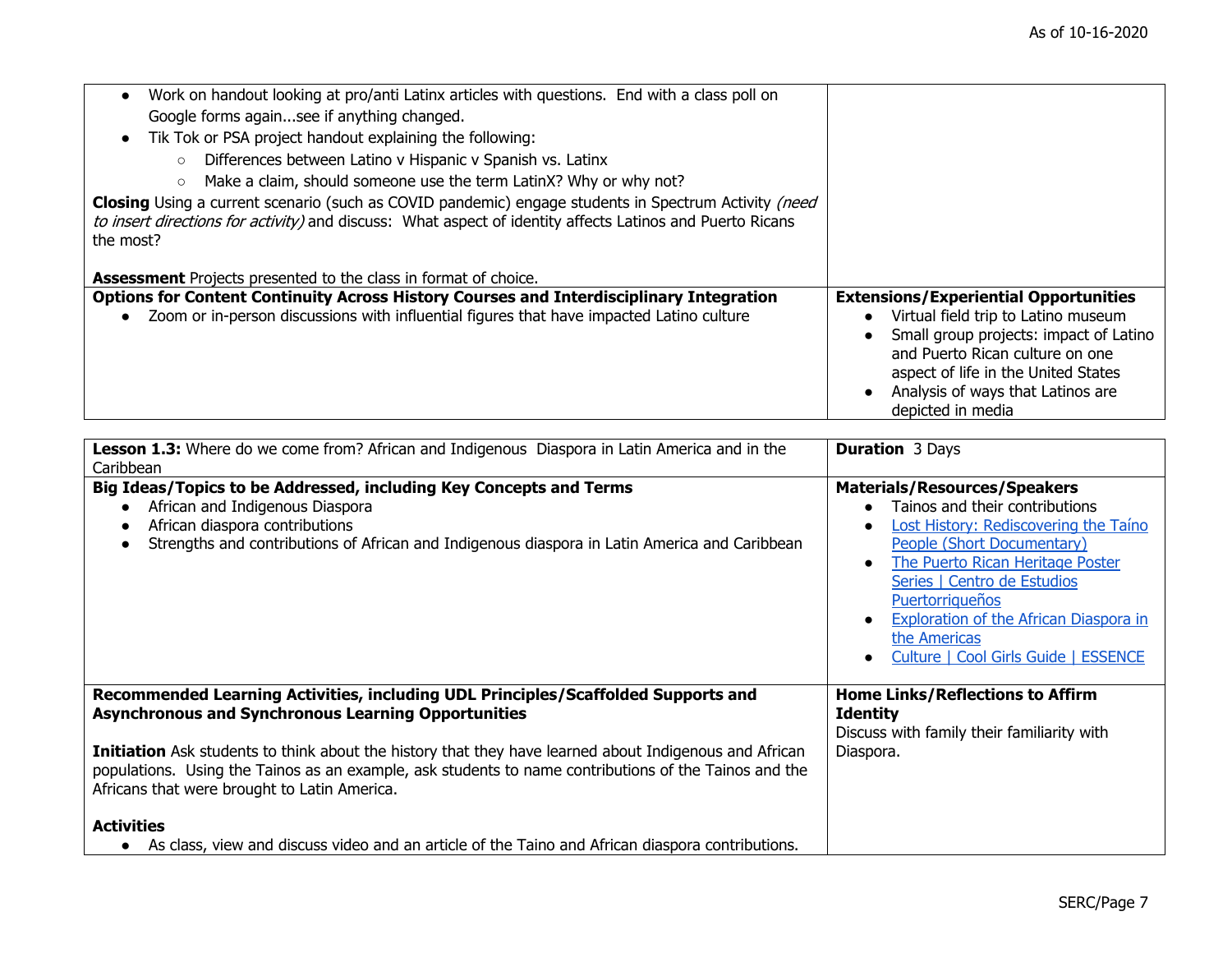| In small groups, have students research Indigenous and African Diaspora using Tulane Website<br>$\bullet$<br>and different primary sources and aggregate findings with the whole class.<br>Independently, students will analyze population numbers and demographics and report on<br>conclusions. |                                                                                                                                                       |
|---------------------------------------------------------------------------------------------------------------------------------------------------------------------------------------------------------------------------------------------------------------------------------------------------|-------------------------------------------------------------------------------------------------------------------------------------------------------|
| <b>Options for Content Continuity Across History Courses and Interdisciplinary Integration</b><br>English                                                                                                                                                                                         | <b>Extensions/Experiential Opportunities</b><br>Afro-Mexicans: Dancing Their Way<br><b>Back To Their Roots</b><br><b>Embracing Afro Latin America</b> |

| Lesson 1.4 Geography: Puerto Rican and Latin American Migration                                                                                                                                                                                                                                                                                                                 | <b>Duration 4 Days</b>                                                                                                                                                                                                                                                                                                                                                                                |
|---------------------------------------------------------------------------------------------------------------------------------------------------------------------------------------------------------------------------------------------------------------------------------------------------------------------------------------------------------------------------------|-------------------------------------------------------------------------------------------------------------------------------------------------------------------------------------------------------------------------------------------------------------------------------------------------------------------------------------------------------------------------------------------------------|
| Big Ideas/Topics to be Addressed, including Key Concepts and Terms<br>Basic facts of Puerto Rico (e.g. population, topography, location, etc.)<br>Puerto Rican Identity: what does it mean<br>History of Puerto Rican Migration<br>Impact of geographic and economic factors<br>How Puerto Rican Migration experience differs from other Latin American countries               | <b>Materials/Resources/Speakers</b><br>Map from Center for Puerto Rican<br><b>Studies</b><br>https://centropr.hunter.cuny.edu/edu<br>cation/heritage-poster-series<br>https://www.loc.gov/item/prn-18-<br>107/indigenous-inca-taino-maya-<br>nahua-legacies-featured-in-gallery-<br>talks-at-the-library-of-congress/2018-<br>$08 - 28/$<br>Eat, Share, Food, Puerto Rico: Taino<br>Civilization Film |
| Recommended Learning Activities, including UDL Principles/Scaffolded Supports and<br><b>Asynchronous and Synchronous Learning Opportunities</b>                                                                                                                                                                                                                                 | <b>Home Links/Reflections to Affirm</b><br><b>Identity</b>                                                                                                                                                                                                                                                                                                                                            |
| Initiation Introduce push and pull factors of migration.                                                                                                                                                                                                                                                                                                                        | Discuss with family history of how family came<br>to America and identify how many generations<br>ago.                                                                                                                                                                                                                                                                                                |
| <b>Activity</b> Students can work in groups 2-3 or independently to create a map with a timeline of Puerto<br>Rican or Latin American (students can select a country from Latin America for this activity) migration<br>based on individual or group choice. The map should include information and characteristics of people<br>who migrated, including push and pull factors. |                                                                                                                                                                                                                                                                                                                                                                                                       |
| Closing Discuss with students how identity influenced the people who migrated.                                                                                                                                                                                                                                                                                                  |                                                                                                                                                                                                                                                                                                                                                                                                       |
| <b>Assessment</b> Students present their map and timeline.                                                                                                                                                                                                                                                                                                                      |                                                                                                                                                                                                                                                                                                                                                                                                       |